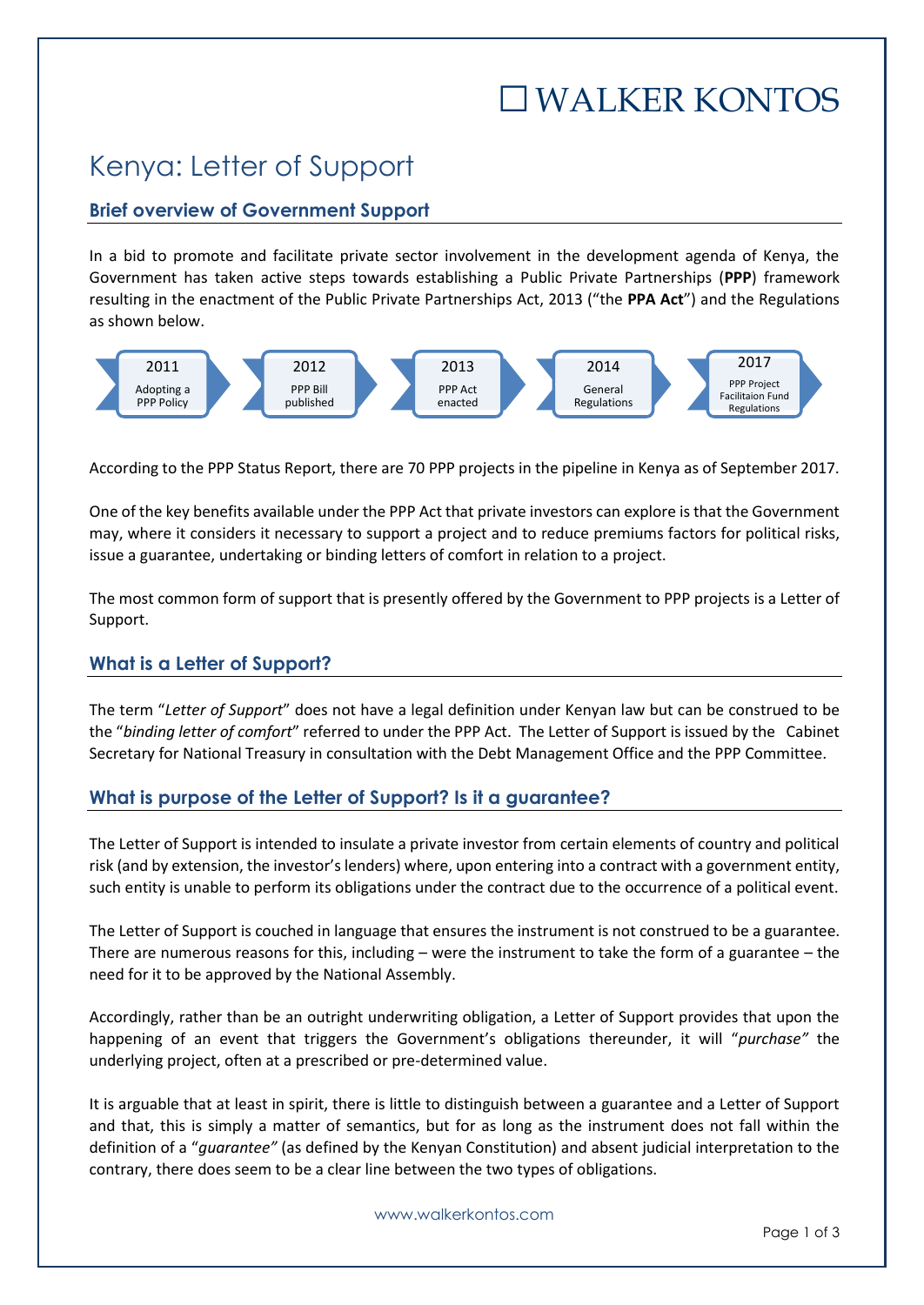# □WALKER KONTOS

### **Is there a template? Are the terms negotiable?**

There is no standard template or prescribed form of a Letter of Support. However, over the past few years, we have noticed the Letters taking a certain form depending on the sector involved i.e. the Letters being issued in a particular sector may not necessarily be replicated for a different sector. Our experience has been that, while the Letter of Support is open for negotiations, there are certain bare minimum terms that the Government may not accept to negotiate on basis of either the commercial effect or government policy.

At a minimum, the Letter of Support should offer support to the investor in connection with the implementation of the relevant project. This would include support in procuring necessary permits and other authorizations. However, and understandably, infrastructure projects require much more.

Accordingly, it is not unreasonable for the beneficiaries of a Letter of Support to expect the Government's obligations to be triggered upon the happening of any of the following events:

- Nationalization and expropriation of either the project or any entity upon which the project relies for its income flows
- Unlawful revocation of any permit or authorization
- Riots
- Acts of war
- Change in law (including in certain cases, change in tax) the remedy for which is not adequately captured in the project or concession agreement

There are a number of other headings for which "*cover*" can be sought (and given) but the negotiations on these are often driven by the bargaining powers of the parties around the table, Government policy and the need for the Government to be seen to be consistent.

At the extreme end, we have also come across Letters of Support which simply say "*we see you and welcome you"*, but quite obviously, these carry little value.

#### **The role of Lenders**

It is inevitable that projects are funded principally through debt. Accordingly, lenders have a direct interest in ensuring that Letters of Support – payments under which would flow to them through security granted by the investor (and primary beneficiary of the Government's obligations) – are sufficiently robust to cover as many political and default events as possible.

It is therefore important for an investor to engage with and involve lenders in its negotiations with the Government not only to avoid the need to re-open (usually difficult) negotiations, but also to benefit from lenders who have previous experience with such instruments and are able, with the benefit of practical examples, to hold ground on key issues.

### **What sectors have so far been issued with the Letters of Support?**

Typically, Letters of Support are issued to encourage and increase bankability of private sector investment and involvement in certain sectors where the Government would like to promote growth and development. In Kenya, the infrastructure and energy sector have been seen to have benefited with issuance of such letters so far.

www.walkerkontos.com